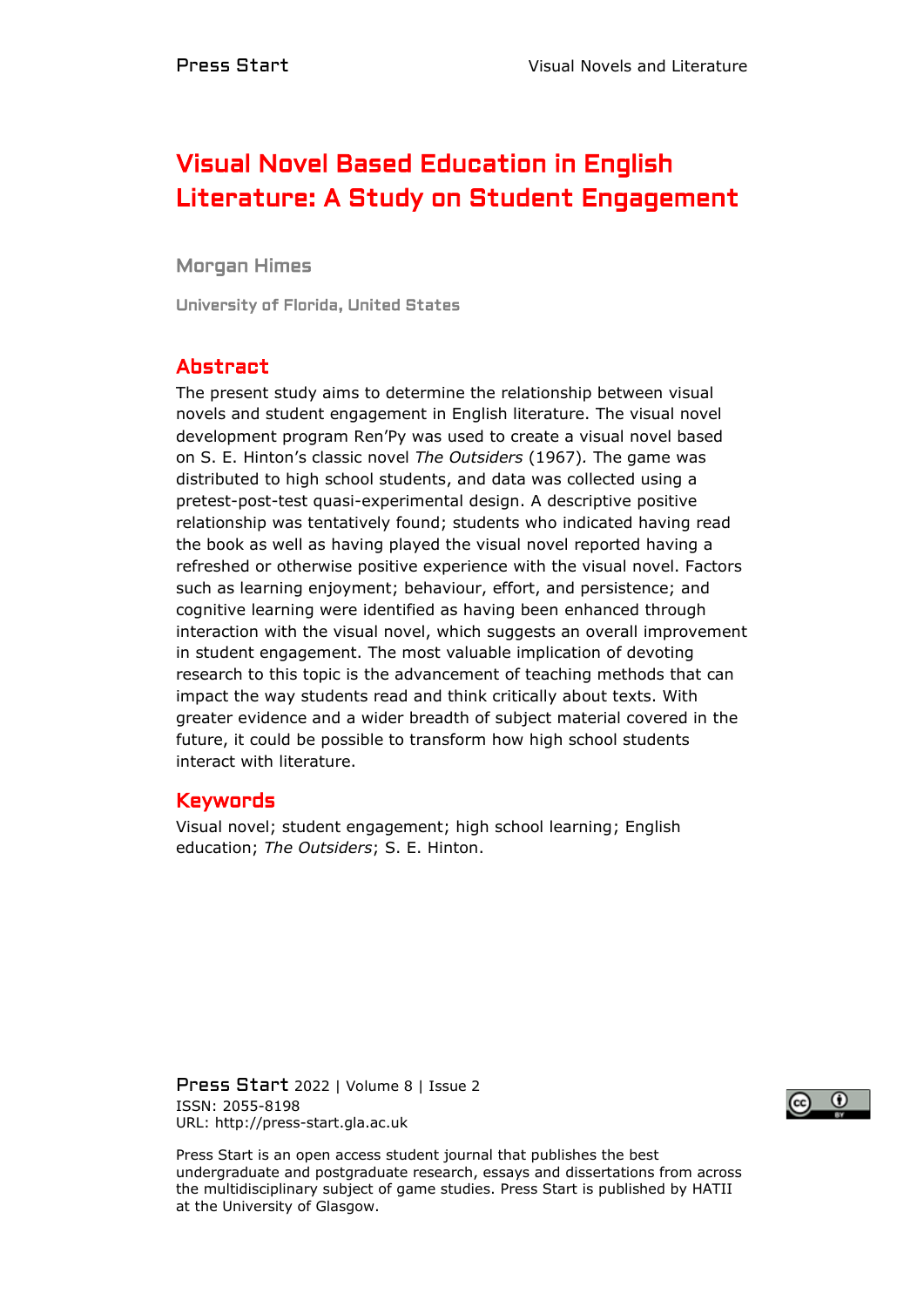# Introduction

Around 20% of all students are disengaged in the classroom, leading to negative experiences shaping opinions towards course material (Angus et al., 2009, p. 7). Disengagement leads to outcomes such as "inattentiveness, lack of motivation, unresponsiveness, and lack of preparation," all of which hinder students' learning and ability to succeed in mastering class material (Angus et al., 2009, p. 7). In contrast, "engaged students are more likely to perform well on standardized tests and are less likely to drop out of school. The conditions that lead to student engagement . . . contribute to a safe, positive, and creative school climate" (Martin & Torres, 2016, p. 6). To combat the issue of engagement in the classroom, more innovative and interactive approaches to teaching should be adopted to benefit the many students disengaged by traditional classroom learning.

One such pedagogical method is using video games as a teaching tool. Generally, video games have been effective in increasing student engagement because "games have diverse features that attract children's interest such as graphics, music, visual effects, and interesting animations" and "interest is the main factor for engagement" (Evans et al., 2013, p. 100); however, little has been done to integrate video games into English education. Such integration may have a positive impact on student learning by allowing disengaged students to have more personal and participatory interaction with English literature**.**

In particular, the potential uses of visual novels in an English educational setting have been insufficiently studied. A visual novel is a type of video game that "articulates its narrative by means of extensive text conversations complemented by stationary generic backgrounds and dialogue boxes with character sprites" (Bashova & Pachovski, 2016, p. 3). How visual novels present their narrative elements potentially align with English literature curricula.

Since visual novels are specific types of video game that have been understudied in the context of education, this creates a basis for research into the impact of visual novels on student engagement. As such, the present study aims to examine if the American high school system's integration of visual novels into English literature education could positively impact engagement with course material.

## Literature Review

Several previous studies highlight a gap in the integration of video games into English literature education and outline the need for further research on the topic. Annetta et al. (2009) concluded that "despite being more engaged in the instruction, students who played computerbased MEGA games did not demonstrate a greater understanding" than students who learned with traditional class activities (p. 80). The researchers also asserted that "it is possible that games in education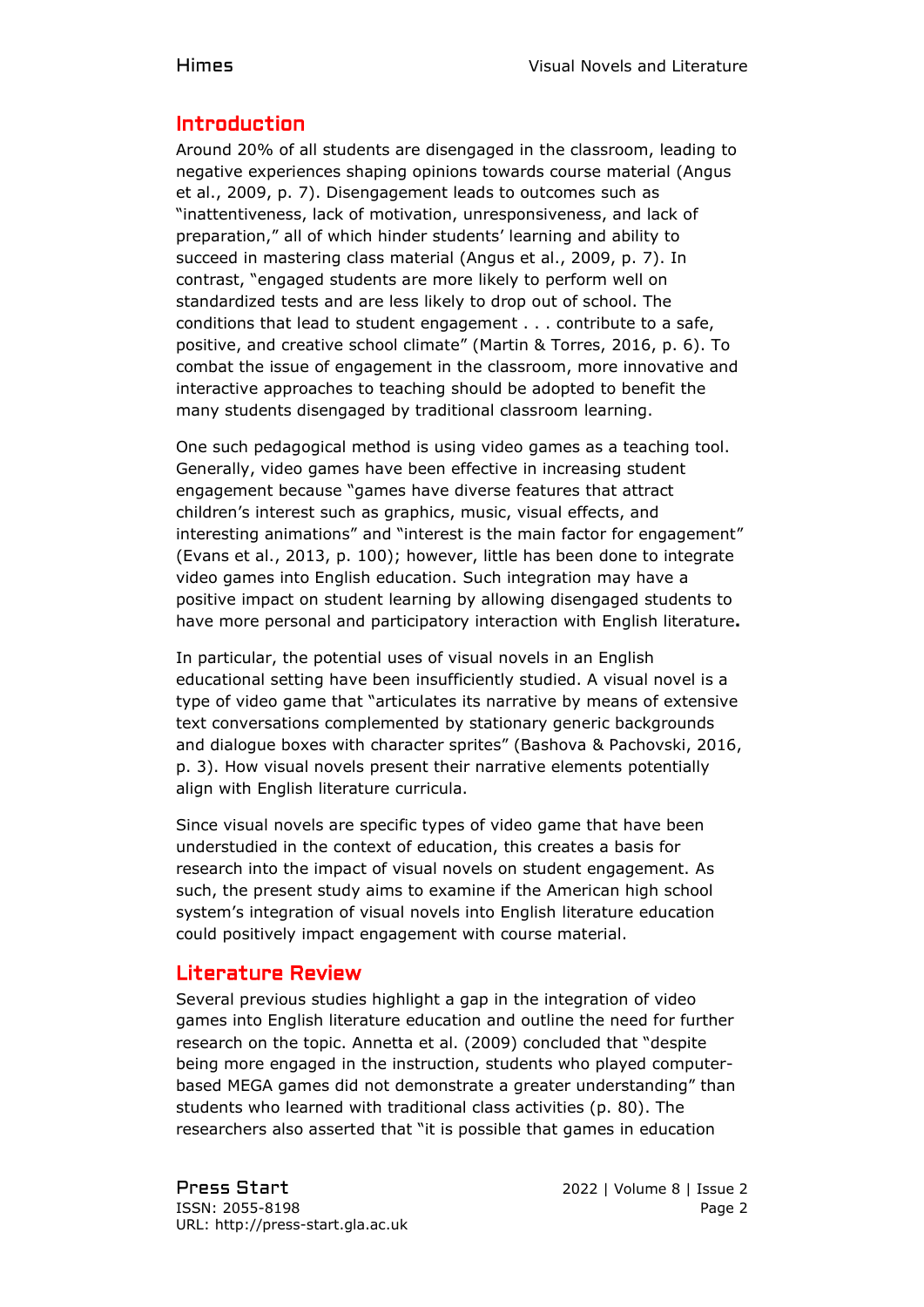need to be more skills-based than wrapped around a rich story line" (Annetta et al., 2009, p. 80), which is in direct opposition to the present study. Similarly, Iten and Petko (2016) found "students' willingness to learn with serious games is related to expectations of usefulness and ease of use rather than enjoyment," suggesting that engagement is not always necessary for success in learning and curricula should focus on usefulness and ease of use (p. 162).

On the other hand, numerous studies support the integration of narrative games into education. Sichter (2016) considered the educational potential of game narratives by analysing opinions toward embodied narratives in video games and found that people disinterested by typical on-paper reading may find a digital, illustrated form of a story to be more intriguing. He concluded that "embodied narratives can be used in the composition classroom to help students develop their critical thinking" (2016, p. 1). Sichter's work contrasts with that of Iten and Petko (2016) by suggesting that a lack of engagement in traditional course material can be remedied with the integration of video games into the classroom, leading to an increase in student success.

Expanding upon the concept of game narratives being used to transform traditional education, Garneli et al. (2017) administered a math game with and without story elements to determine whether playing serious games (or games with a purpose besides entertainment) in the classroom influences performance. The researchers found "using serious games could be an effective tool for students who are not motivated by the traditional learning practice of working on paper" (Garneli et al., 2017, p. 855). These findings support the idea that more students would enjoy classroom activities and feel more engaged if the material were presented in a game format. Garneli et al. align with Sichter (2016) as both advocate for alternative learning methods, such as video games, to encourage greater student investment in narratives.

The aforementioned studies further align with O'Donnell (2015), who aimed to determine if students would demonstrate transferable literacy skills through reflective writing following a game-based learning activity. Students aged 12 to 14 played a Mars-simulation game and completed a creative writing project based on the game. It was found that "the results do support that the simulation has facilitated development in writing" (O'Donnell, 2015, p. 86). These results suggest video games are an effective teaching medium for improving literacy and can function as a text in the context of an English classroom, contrasting with the suggestion of Annetta et al. (2009) that story-based games may not facilitate greater understanding of course content.

Furthermore, de Castell et al. (2017) conducted a study of sixth grade students to determine to what extent they can learn about narrative structures from a commercial video game under various learning conditions. One pertinent result of the study is the finding that there

Press Start 2022 | Volume 8 | Issue 2 ISSN: 2055-8198 Page 3 URL: http://press-start.gla.ac.uk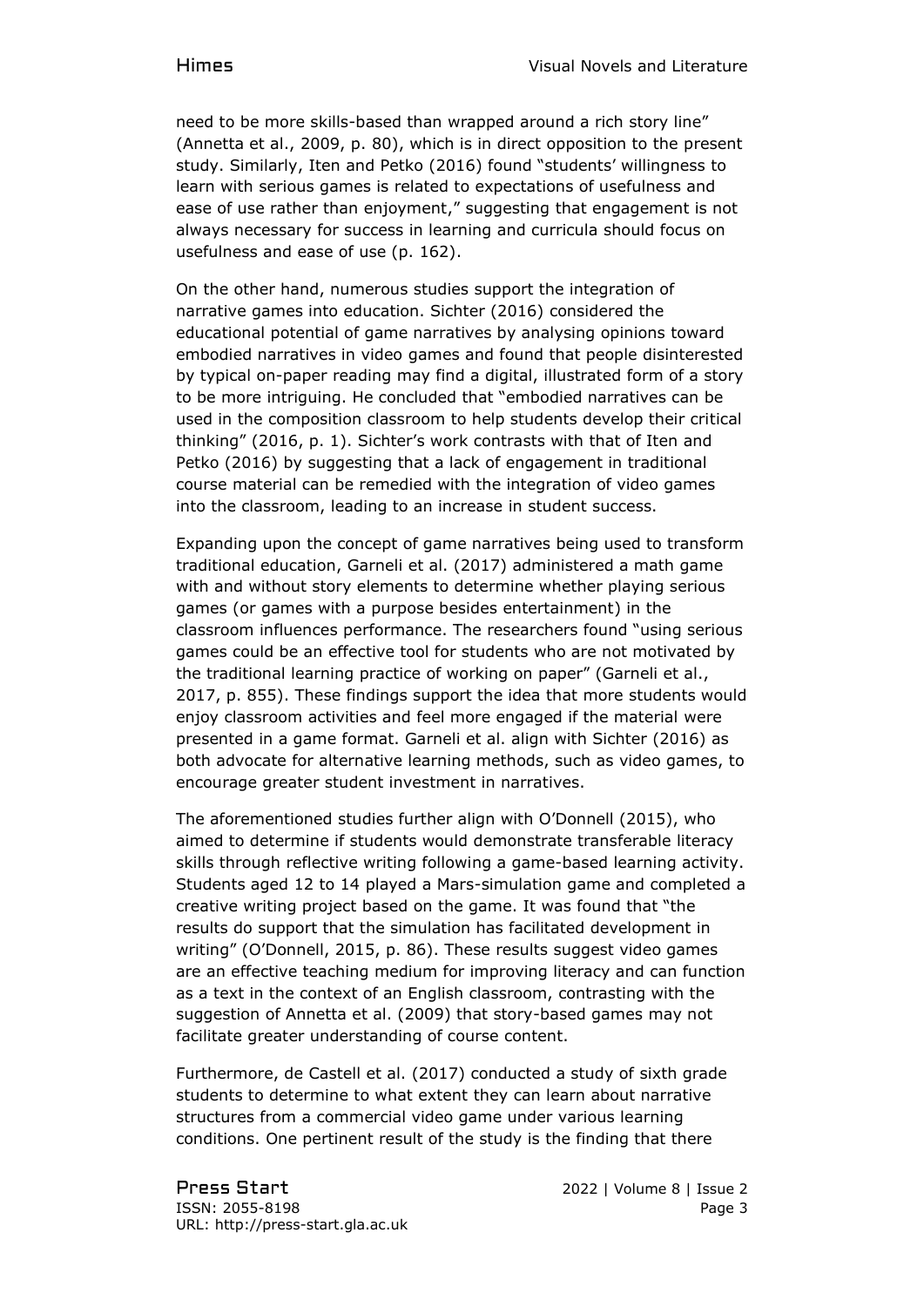exists "a contradiction between the way we speak and think of a game as a 'set text,' and players' lived experiences of playing it, and playing with it" (de Castell et al., 2017, p. 2023). While the researchers did identify evidence of learning through play when the game was used for instruction, the authors acknowledge intrinsic differences in the reader or player's involvement with texts versus interactive narrative games. The study's focus on a commercial game created for entertainment suggests the need to investigate the impact of an educational visual novel game, designed for the classroom, on student engagement with the text. Overall, the lack of integration of games into English literature education has perhaps negatively impacted students who may benefit from a more innovative approach to teaching, creating the need for a study assessing the relationship between a visual novel and student engagement.

# Research Question and Hypothesis

The present study aims to address the research question, "to what extent does the combination of video games and literature in a visual novel format improve the engagement of high school English students?" Based on the previously discussed research, it can be hypothesized that the use of a literature-based visual novel game for English education could be positively associated with student engagement.

# Methods

## **Overview**

A quasi-experimental design with a pre-test and post-test questionnaire was utilized for the present study.<sup>1</sup> Students from a South Florida high school played a visual novel based on the 1967 novel *The Outsiders* by S. E. Hinton. The usage of this novel is supported by middle school English teacher Gillespie (2006): "Although many good young adult novels are available, I keep returning to *The Outsiders* because its

<sup>&</sup>lt;sup>1</sup> "Quasi-experimental" is defined as experimental research in which only some control is held over the experiment, with the independent variable being manipulated, but participants are not randomly assigned to groups (Chiang et al., 2015). Because all the participants are from one school and are pre-sorted into grade levels, truly random assignment is not possible. Therefore, given the process of convenience sampling, true experimental research could not be completed. According to Salkind (2012), quasi-experimental research is the best choice for research aiming to establish a relationship, but not causation, between two variables without the use of a control group. For these reasons, quasiexperimental research was the best design to answer the proposed research question given that qualitative and quantitative data were collected to qualify engagement. A pre-test and post-test design was used to determine how playing the visual novel affected engagement in English literature. Interviews were not conducted due to time constraints. As such, quasi-experimental research allows for relevant data within monetary and locational constraints.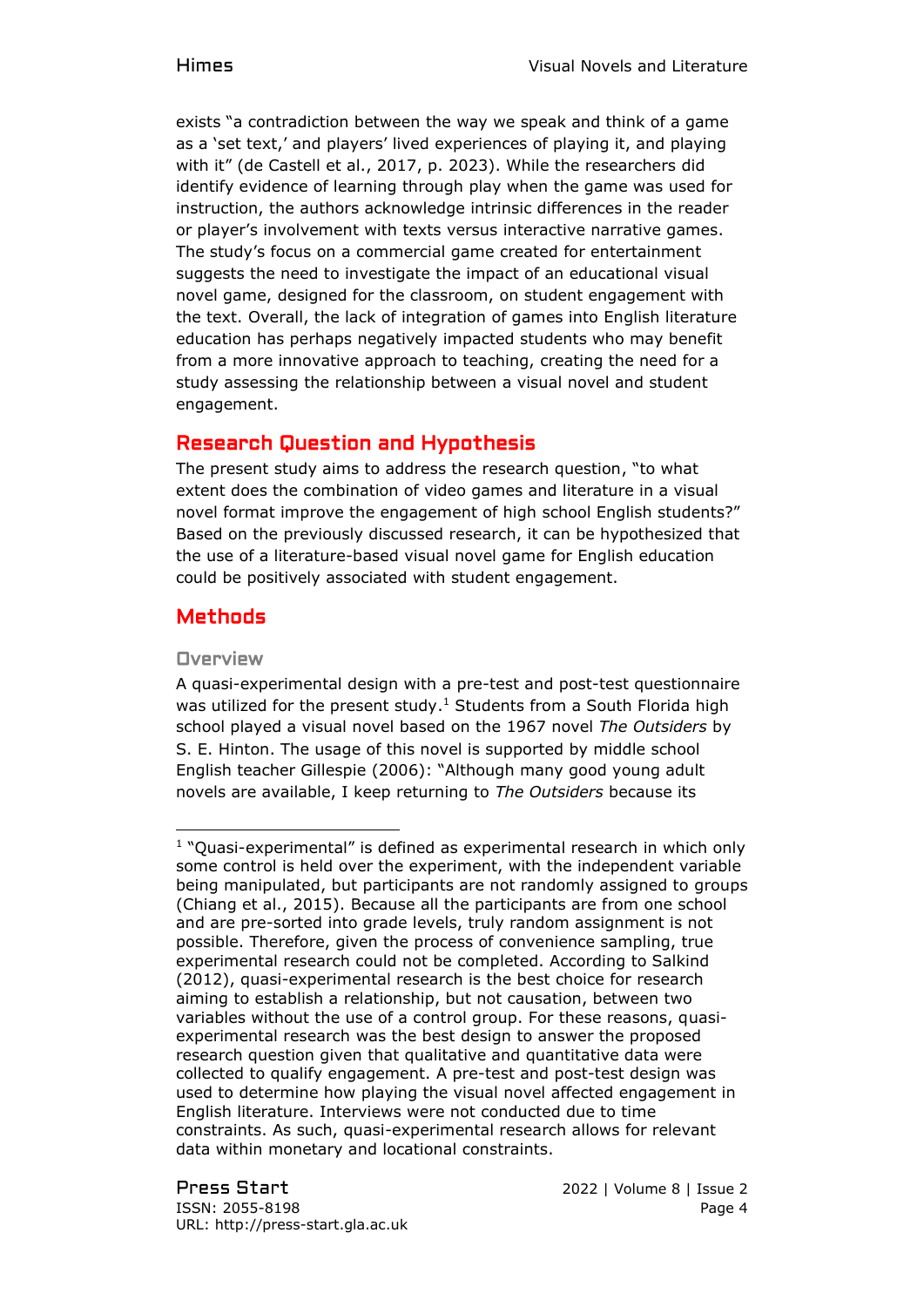message is ageless. The story inspires adolescents to think about acceptance and rejection and the value of each individual" (p. 48). This timeless nature makes the novel a perfect fit for the evolution of experimental learning styles, such as the visual novel, as its themes remain pertinent to student experiences in the modern era.

Before playing the visual novel, participants answered a pre-test questionnaire about their attitudes towards traditional English classroom learning. After playing the game, participants answered questions on a post-test questionnaire about their experiences with the game and how it affected their attitudes towards English literature education.

Because all participants were reached through English classes, the sampling method was convenience sampling. Major limitations to convenience sampling are sampling bias and a lack of generalizability because the sample may not be representative of the population (Salkind, 2012). Despite these drawbacks, convenience sampling was the most time-effective and cost-effective method of sampling.

#### Ethical Considerations

An application was completed and sent to the school's Institutional Review Board (IRB) to ensure the study meets all ethical standards of confidentiality and protection from harm, and approval was obtained in November 2019. Participants were assigned participant numbers to ensure confidentiality standards were met. Consent forms were distributed to students through their English classes and were required to be signed by the student's parent or legal guardian.

#### Design and Instrument

For this quasi-experimental design, questionnaire data was collected using Google Forms because it is both free and accessible. The visual novel was administered on the computer. The amount of time it took to complete the study varied according to individual reading speeds.

Both pre-test and post-test questionnaires were distributed to determine the effect of the visual novel on engagement with English literature. Part one of the pre-test questionnaire collected demographic information. Participant numbers were collected to organize the questionnaires. Grade level was collected to ensure that participants were within the requirements of the study. English class level was collected to account for the difficulty of the class's effect on engagement. Gender was collected to account for the impact of gender on perceptions of traditional classroom learning and literature. Other factors, such as race, ethnicity, and class were not collected due to school policies to protect anonymity in the study. A question also asked if the student had ever read *The Outsiders* to account for the confounding variable of familiarity with the source material, which could skew opinions for or against the visual novel approach.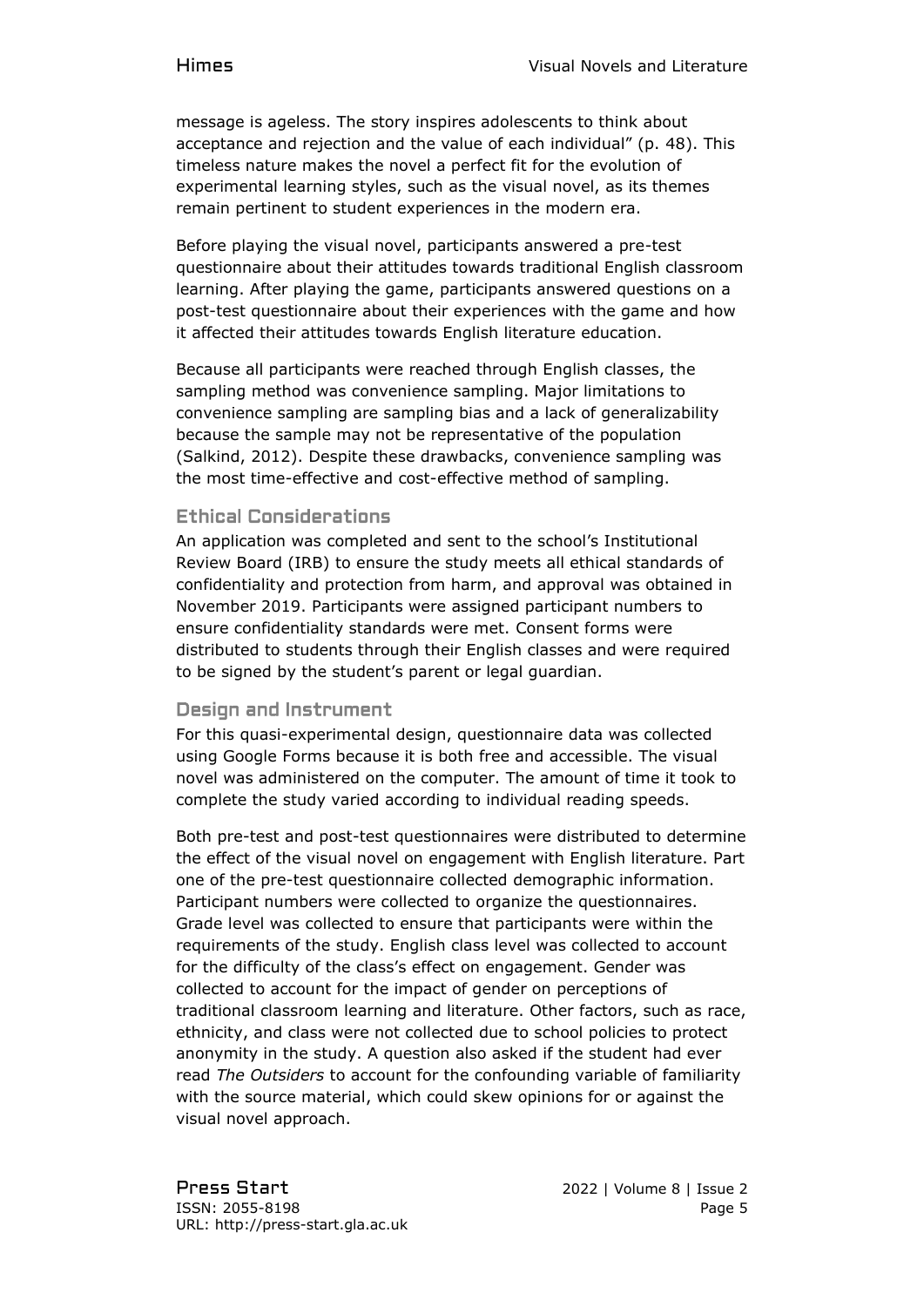From there, the questionnaire employed a mix of open-ended questions and close-ended 5-point Likert scales ranging from strongly disagree (1) to strongly agree (5). Likert scales and open-ended questions were selected because they give a broader view of the participants' opinions. The questions pertaining to engagement on the questionnaire were adapted from Hart et al.'s "Student Engagement in Schools Questionnaire" (2012). This particular questionnaire was used because of its reputability and validity in the discipline of education. Found in Figure 4 of the Appendix, questions 1 through 4 on part two of the pretest evaluated learning enjoyment; question 5 through 7 measured behaviour, effort, and persistence; and questions 8 through 12 assessed cognitive learning. The questions on Hart et al.'s questionnaire were adjusted for English education, but the core factors tested by the questions remain the same.

The post-test questionnaire (see Appendix, Figure 5) gauged the potential impact of a visual novel game on engagement. Questions 1 to 3 evaluated learning enjoyment; question 4 assessed behavioural factors; and questions 5 to 9 assessed cognitive learning. The factors accounted for by the post-test align with the pre-test factors in order to draw conclusions about the visual novel's impact on engagement. The post-test questionnaire was adapted from Bourgonjon et al.'s "Students' Perceptions About the Use of Video Games in the Classroom" (2010). This questionnaire was utilized because of the reputability and notability of Bourgonjon et al.'s work in the discipline of digital education.

The program Ren'Py was used to develop the visual novel of Hilton's *The Outsiders*. Ren'Py is a visual novel engine that "has the advantage to be adapted to any genre, from classical to contemporary literature" (Bashova & Pachovski, 2016, p. 9). Ren'Py was chosen over similar programs, such as Novelty and Visual Novel Maker, due to its userfriendly interface and reputability in the visual novel development community. In comparison to these other game engines, "Ren'Py presents itself as user friendly, customizable, and having the capacity for rapid, cost-effective iteration" (Consalvo & Staines, 2021, p. 776).

### Subjects

The target sample size necessary to generalize results to the high school's overall population of 2200 determined via a sample size calculator was 150 students (Creative Research Systems, 2012). Data collection occurred during lunch periods throughout November and December 2019. The total sample size achieved was 26. The target sample size was unreached due to the inability to compensate participants for their time under school guidelines as well as scheduling restraints due to the setting of the study.

Figure 1, 2, and 3 show the collected data on student demographics. There was an uneven distribution of participants as all students were high school upperclassmen (grades 10-12) in college-level English

Press Start 2022 | Volume 8 | Issue 2 ISSN: 2055-8198 Page 6 URL: http://press-start.gla.ac.uk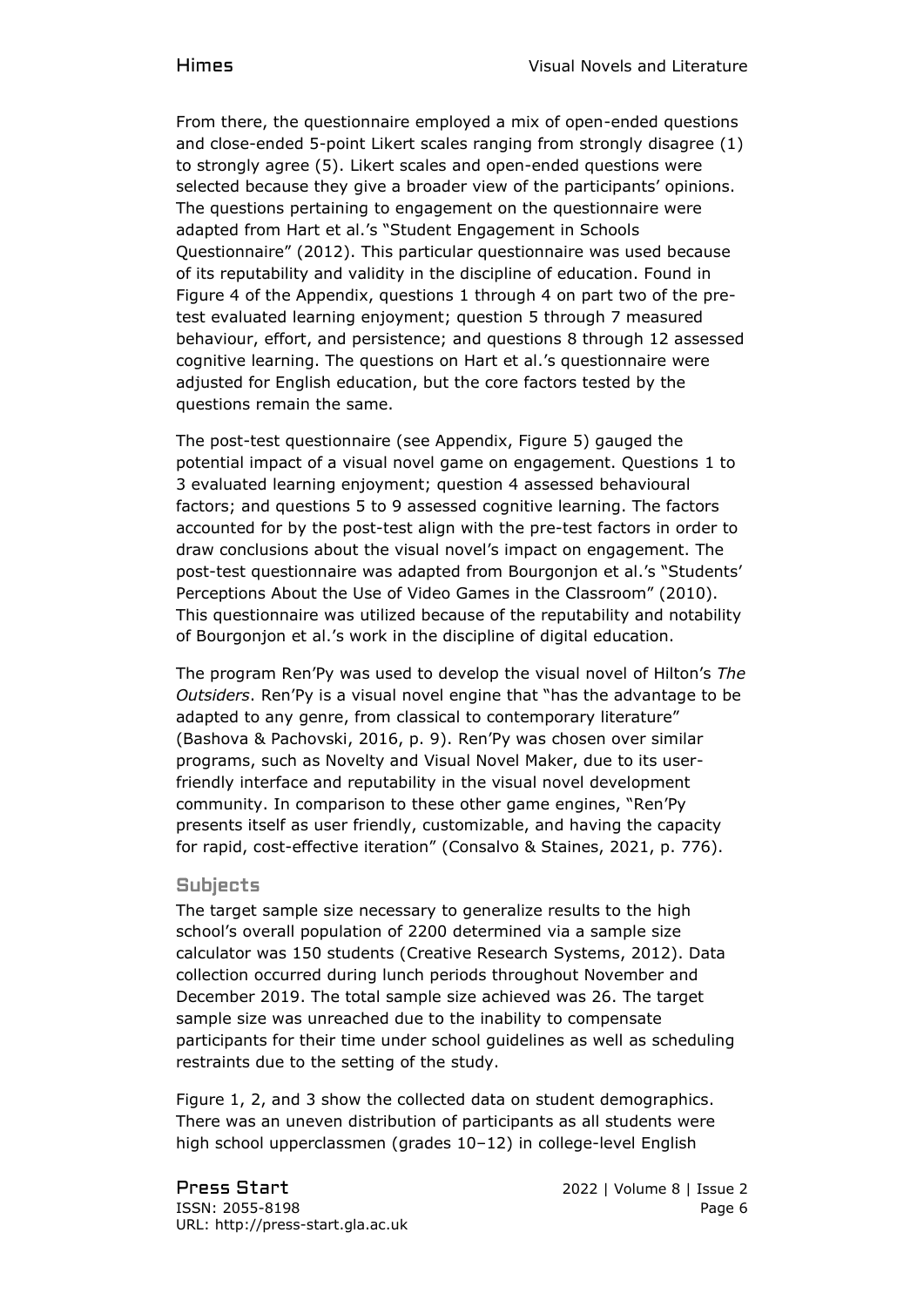classes (AP, AICE, and Dual Enrolment). There were no freshmen respondents and no respondents belonging to regular or honours English classes. Additionally, most respondents were female.



Figure 1. English class level.



Figure 3. Grade level.

11.5%



46.2%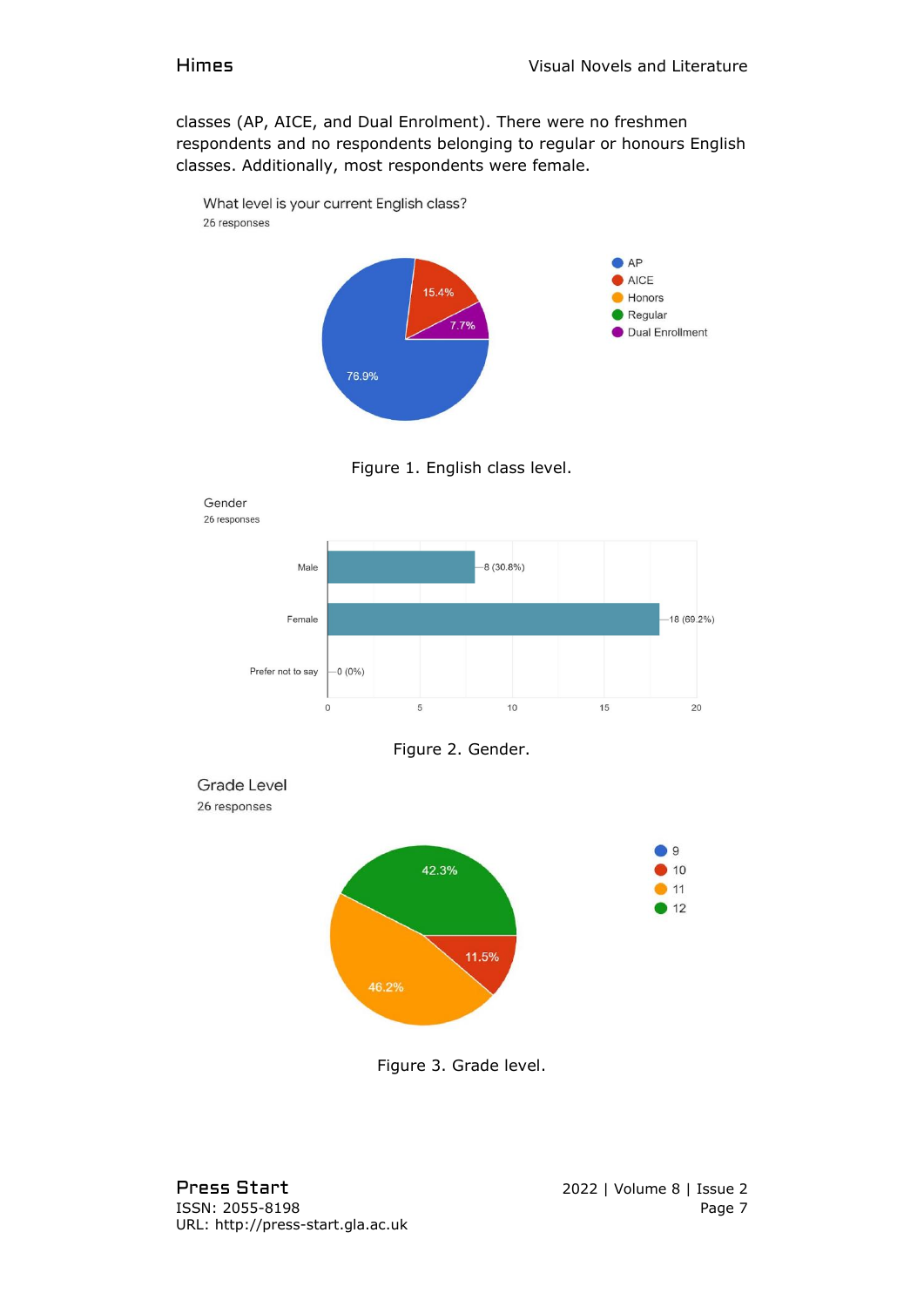#### Data Analysis

The researcher utilized Google Forms' autogenerated graphs to present the data. The mean of Likert scale questions was taken and grouped by variable. The short answer responses were placed in tables alongside the Likert scale questions to easily identify the relationship between the two methods of collecting data.

Only descriptive statistics were used in this study's analysis; inferential statistics were not used because the sample was not representative of the overall population. Moreover, the sample was both small and unbalanced as all students were in college-level courses, most were female, and most were upperclassmen. Since there was no control group and the sample was not representative of the population of the school, inferential statistics about the wider population were deemed inappropriate for the scope of the study.

## Results

See Appendix Table 3 through 5 for a summary of the percentage of student answers in each category (1–5) of the Likert scale questions as well as the mean Likert scale responses. Table 3 presents the collected data from the learning enjoyment factor; Table 4 presents the behaviour, effort, and persistence factor; and Table 5 presents the cognitive learning factor.

Participants responded to the statement "Using a visual novel video game such as the one I have just played would improve my learning experiences in my English classes" on a Likert scale from 1 (strongly disagree) to 5 (strongly agree) with a mean score of 4.346; 50% of respondents answered 4 and 42.3% of respondents answered 5 (see Table 3 in the Appendix). The data suggests the majority of participants in the study believe that visual novels would improve their learning enjoyment, and by extension, their engagement levels.

Students who had experience with both the original novel and the visual novel were asked an additional question; responses are recorded in Table 1 below, which shows a quantitative summary of an open-ended question. The responses were manually analysed to identify themes across responses. Responses such as "I prefer the visual novel over the book" and "Compared to reading the real novel, I found the visual novel much better" were identified as the student explicitly preferring the visual novel. The response "Reading the novel itself felt better" was identified as an explicit preference for the book. However, since these categories were identified manually by a single researcher rather than using specific keywords, there is a chance of researcher bias in interpreting the responses. In future studies with a greater number of responses, categories should be derived algorithmically to avoid any biases in interpretation. The raw answers and category scores are included in the Appendix (see Figure 6).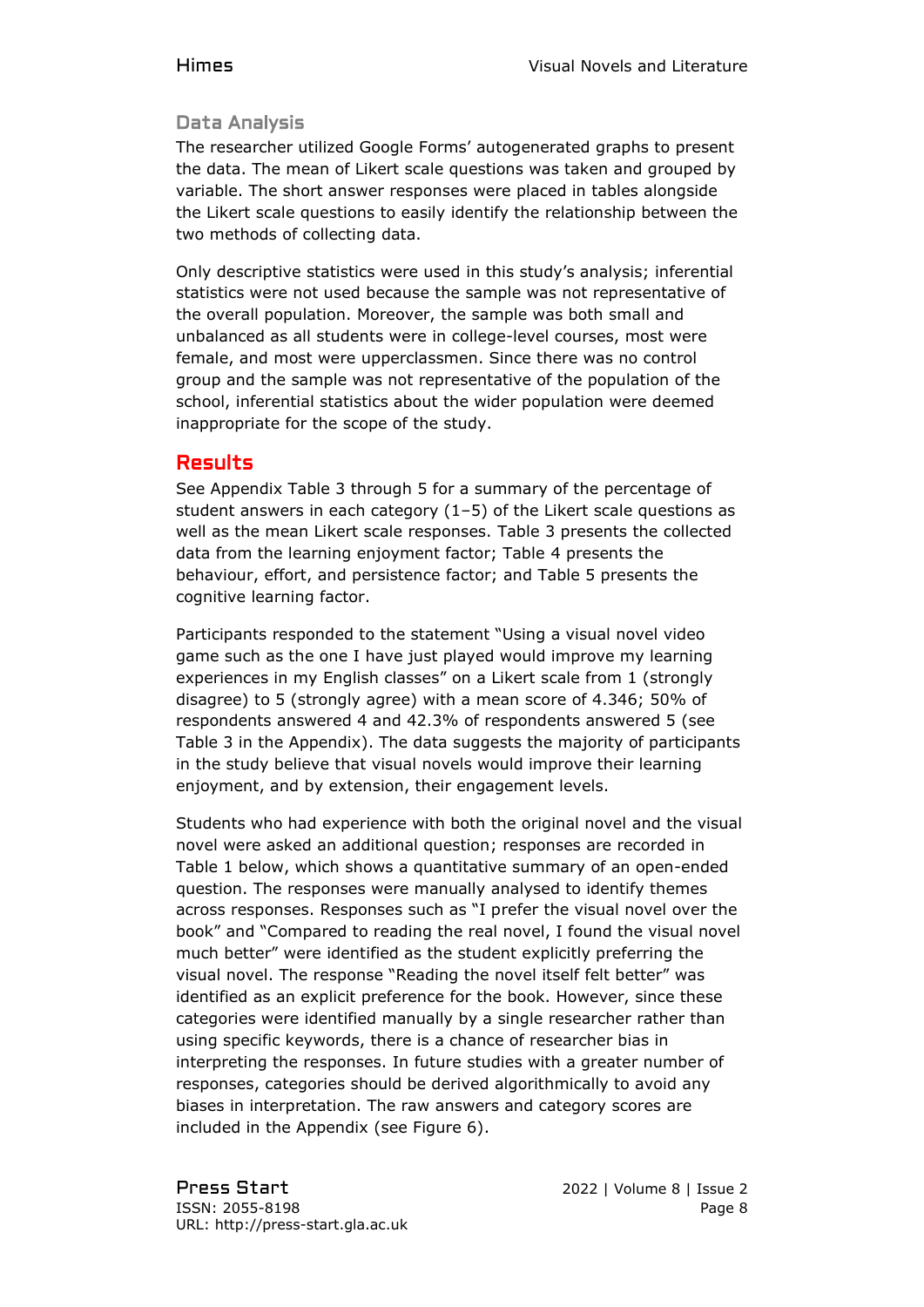| PostQ9: How do you feel that your experience<br>playing the visual novel compared to your<br>experience reading the novel? | Percent of<br>respondents |
|----------------------------------------------------------------------------------------------------------------------------|---------------------------|
| Explicitly prefers visual novel                                                                                            | 44.4                      |
| Explicitly prefers book                                                                                                    | 11.1                      |
| Visual novel provided clearer understanding                                                                                | 33.3                      |
| Refreshed experience                                                                                                       | 22.2                      |
| Visual novel influenced mental images                                                                                      | 22.2                      |
| Positive experience with visual novel                                                                                      | 77.78                     |
| Negative experience with visual novel                                                                                      | 11.11                     |
| Neutral experience with visual novel                                                                                       | 11.11                     |
| $\sim$ $\sim$ $\sim$<br>— '' - <del>-</del> ' - - ''                                                                       | .                         |

Table 1. *The Outsiders* comparison of book and visual novel (quantitative).

One of the most pertinent results of the present study is how the respondents compared experiencing the story through the visual novel versus the book. Respondents familiar with the novel *The Outsiders* were asked to compare their experiences reading the novel to their experiences playing the game (see Table 1). 44.4% of those who engaged both media explicitly reported preferring the visual novel to the book; 77.78% indicated having a positive experience with the visual novel.

One participant wrote: "I also felt more immersed . . . like I was watching everything happen in front of me instead of just reading words on a page." This evidence is limited because of caveats that are intrinsic in self-reported data, such as the Social Desirability Bias (SDB) and the Halo Error.<sup>2</sup> The results, overall, suggest that even if visual novels are not explicitly preferred over novels, students believe visual novels can create a positive literary experience in their own right. The interactive nature and visual cues provided by visual novels appear capable of helping students to visualize the events and themes of novels in different ways, increasing engagement and retention.

Table 2 summarizes the answers to the post-test question 4 which asked students to select all that apply regarding visual novels. Most notably, 80.8% of respondents believed that visual novels allow students to better understand literature. These findings suggest that

<sup>&</sup>lt;sup>2</sup> The Social Desirability Bias is "the desire to edit a response before communicating it to a researcher, in order to make the responder look good" (Gonyea, 2005, p. 82). The Halo Effect is "the tendency to give consistent evaluations across a set of specific items based on a general perception of the subject. In the presence of the halo, responders tend to ignore specific criteria or characteristics that add variance to responses within a particular set of questions" (Gonyea, 2005, p. 83).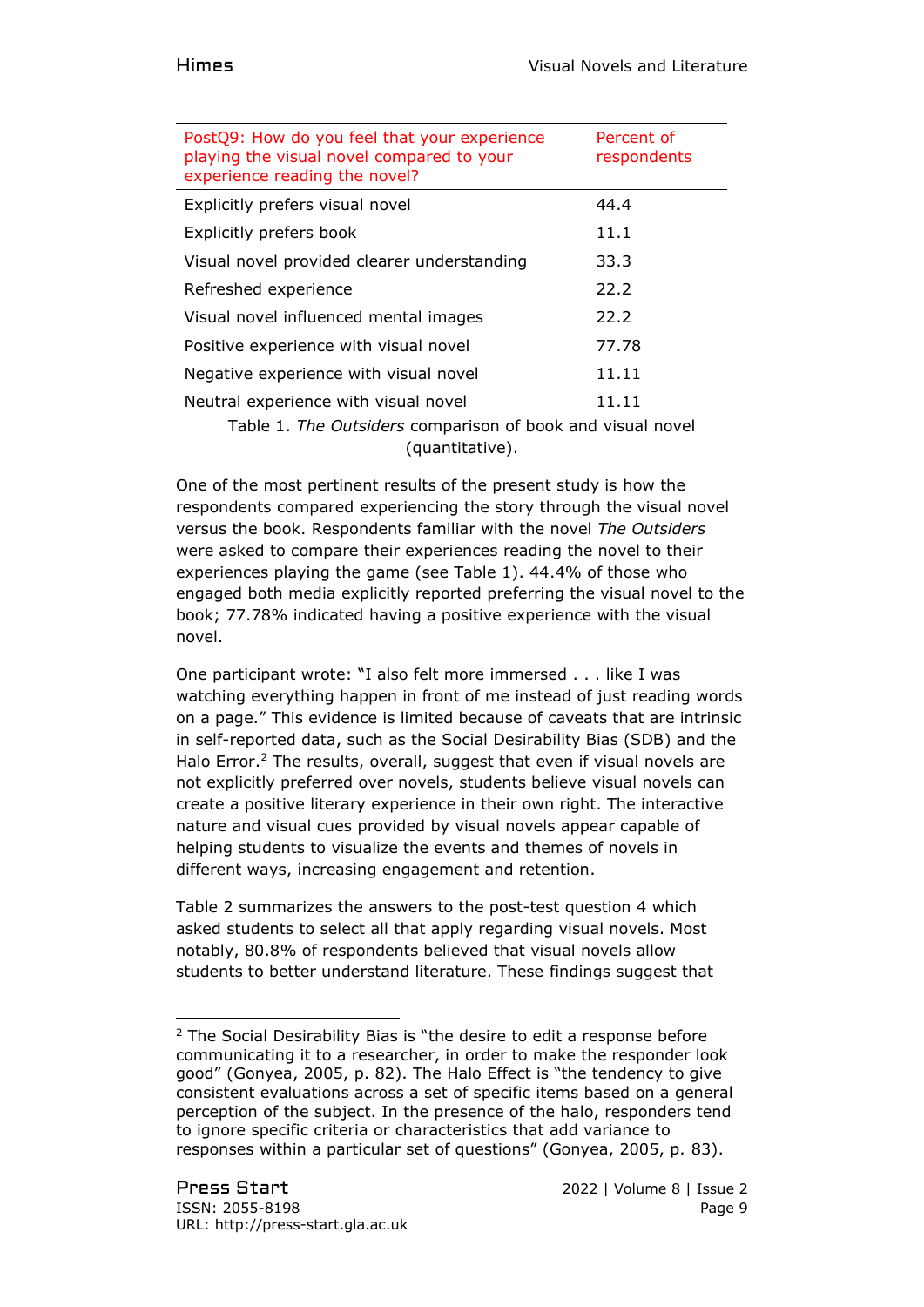students may benefit from a greater understanding of course content as a result of the introduction of visual novels into the classroom.

| PostQ4: I believe visual novels allow students to | Percent of<br>respondents |
|---------------------------------------------------|---------------------------|
| Experience the novel in a more visual way         | 100.0                     |
| Better understand literature                      | 80.8                      |
| Motivate students in class                        | 73.1                      |
| None of the above                                 | $\Omega$                  |

Table 2. Post-test response on engagement.

# **Discussion**

The original hypothesis posited that the use of visual novels for English education is positively associated with engagement. Due to limitations in the design of the study, it cannot be concluded that the two are positively associated to a statistically significant degree. However, it can be concluded that students desire visual novels to be incorporated into their English classes, and they perceive visual novels as beneficial to their learning. More experimentation and study must be done to quantify the extent of engagement is increased in response to visual novels.

## Implications

The evidence from the present study aligns with the results of Coller and Shernoff (2009), who found that engineering "students experience higher intellectual intensity, intrinsic motivation, and overall student engagement when completing homework" in a video game format (p. 315). Similarly, Hamari et al. (2016) concluded that "educational video games can engage [high school physics] students in a learning activity, as demonstrated by heightening levels of engagement (concentration, interest, and enjoyment)" (p. 175). The findings of Hamari et al. and Coller and Shernoff suggest that educational games engage students in STEM, and the present study extends this view to English literature. Students' descriptions of their experiences with the visual novel suggest visual novels could heighten student engagement with course content.

In the present study, when asked if using a visual novel would improve their experiences in their English classes, 50% of respondents answered 4 and 42.3% of respondents answered 5 on a Likert scale, suggesting that visual novels may serve as a viable alternative pedagogic technique for students (see Table 3 in the Appendix). With future research, the discipline can work towards verifying these results and increasing student engagement.

The present study also collected opinions on the use of visual novels in the classroom. One participant wrote that "The person thinks of it less

Press Start 2022 | Volume 8 | Issue 2 ISSN: 2055-8198 **Page 10** URL: http://press-start.gla.ac.uk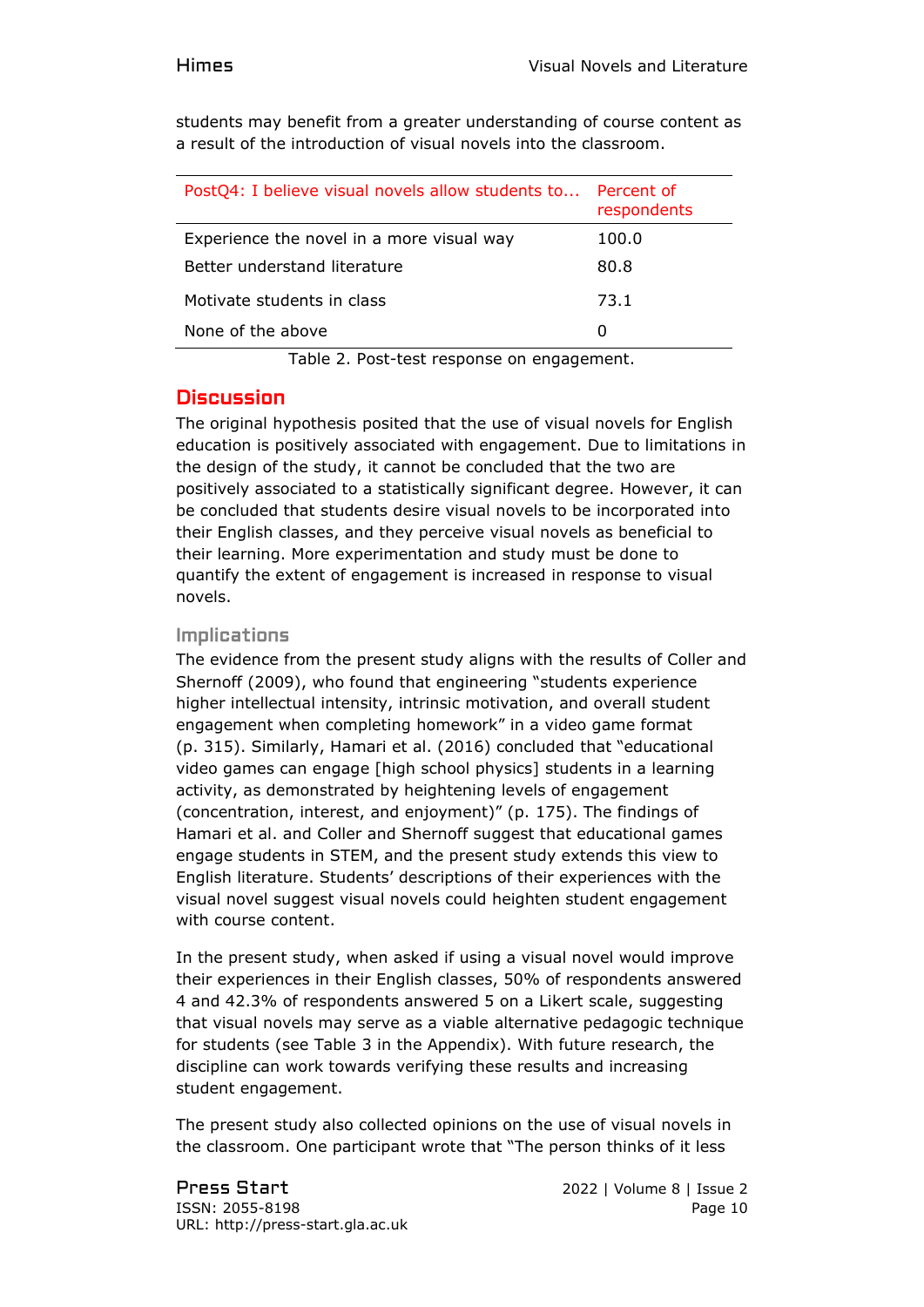like work and more like a game, making them more motivated and more immersed" while another stated that "The game allowed [them] to more easily visualize the setting which in turn caused [them] to enjoy reading the book more and also understand better." Students perceive themselves as more engaged due to the immersion provided by the visual novel. However, researcher bias in the interpretation of written responses must be considered. Within limitation, it can be concluded that students find the visual novel more immersive and enjoyable, which is subject to further analysis in future research that employs a larger sample size and keyword-searching algorithms for written responses.

Participants also responded to the statement "I was satisfied with the content of the game" on a Likert scale with a mean response of 4.538 (see Table 5). The respondents believe the content of the visual novel serves as a substitute for traditional classroom learning and agreed that visual novels would improve their understanding of the novel, providing evidence for an increase in the cognitive learning aspect of engagement.

Backlund and Hendrix (2013) conducted a meta-analysis and found that "if they are not always superior to other types of learning material, the evidence that serious games can be effective learning materials in their own right is quite strong" (p. 7). The present study provides further insight on these conclusions, as 88.5% of the respondents strongly agreed with the statement "I try hard to do well in English class," implying that they may already be engaged with their current English class's teaching style. Even before exposure to the visual novel, students reported prior effort and persistence in their English classes. However, there is a glaring limitation: all participants were in advanced English classes taken in high school for college credit (AP, AICE, and dual enrolment). In the high school where the study was conducted, "honours" and "regular" classes are lower in GPA weighting and difficulty. This unbalanced sample size with no regular or honours English class respondents inhibits the generalizability of the results collected. Future studies should distribute visual novels to different class levels and employ the use of control groups.

While visual novels might be perceived by students to improve engagement, traditional ways of teaching may be equally as or more effective. A true comparison between visual novel learning and traditional learning is unable to be made due to the lack of a control group in the present study. We can only conclude that students perceive themselves to be better able to visualize the settings and events of the works of literature being taught. Further research must be done to draw firm conclusions on whether visual novels are positively associated with engagement, even if they do not triumph over other methods of teaching.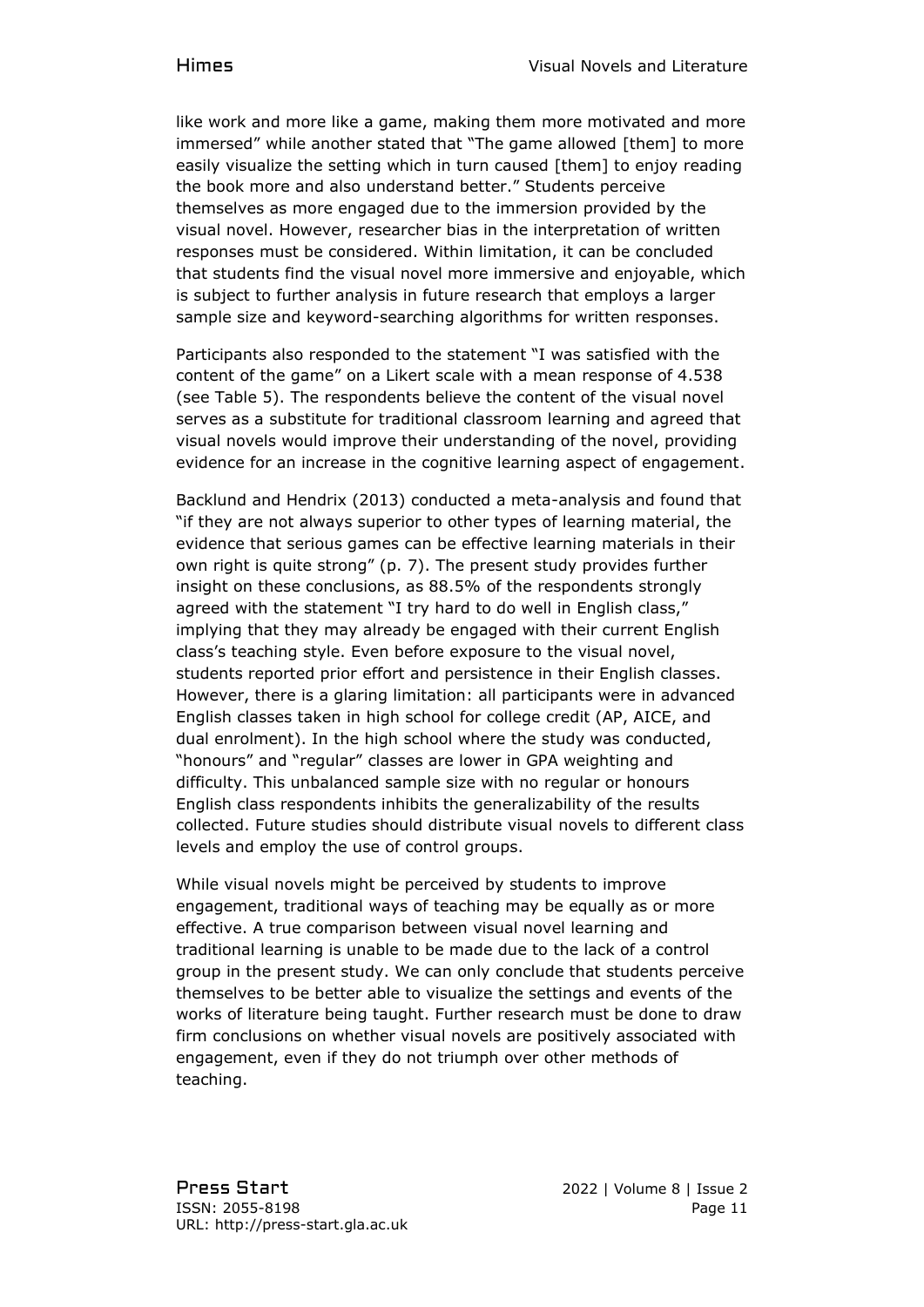### Limitations

There is a multitude of confounding variables and limitations to the present study. Because the sample size was not adequate according to the sample size calculator and represented an uneven balance of gender, grade level, and course level, the sample size is not representative of the population. Therefore, though most participants believe visual novels are engaging, these responses might not reflect the opinions of the student body at large. The results cannot be extrapolated to the wider community due to the uneven demographic distributions. Since inferential statistics were not used and the sample was not representative of the population, conclusions were unable to be made concerning gender, grade level, or class level.

Additionally, the questionnaire may have been framed in a way that sways respondents' opinions towards a certain response. Though all questions were peer-edited and reviewed by the IRB, the potential for framing bias limits the extent of the conclusions drawn. Further studies must be conducted with questions that are rigorously tested to eliminate framing biases.

Similarly, the answers to the open-ended questions were analysed manually to identify themes. Due to the small number of responses, manual analysis was chosen over a keyword searching algorithm. Future studies with larger sample sizes should implement more sophisticated techniques or forego the usage of open-ended questions if no concrete method of analysis is feasible.

The limitations of the present study restrict the extent to which it can be asserted that the incorporation of visual novels in the classroom is associated with engagement. As such, it can only be concluded that students believe visual novels could improve their experiences in their English classrooms. Though these limitations could not be mitigated during the research process, the findings of the present study can still serve as a basis for future research on visual novels in relation to pedagogy.

### Future Directions

The present study suggests that students desire visual novels to be incorporated in their English classes and perceive visual novels as beneficial to their learning, but more experimentation must be done. To understand the nuances of implementing visual novels into English literature education, the education discipline must conduct further research that analyses teacher and parent opinions as well as data from the classroom. The most valuable implication of devoting research to this topic would be the improvement of teaching methods which can impact the way students think critically about texts. With greater evidence and a wider breadth of subject material covered in the future, it could be possible to transform how high school students interact with literature. In addition to correcting for the errors of the present study,

Press Start 2022 | Volume 8 | Issue 2 ISSN: 2055-8198 Page 12 URL: http://press-start.gla.ac.uk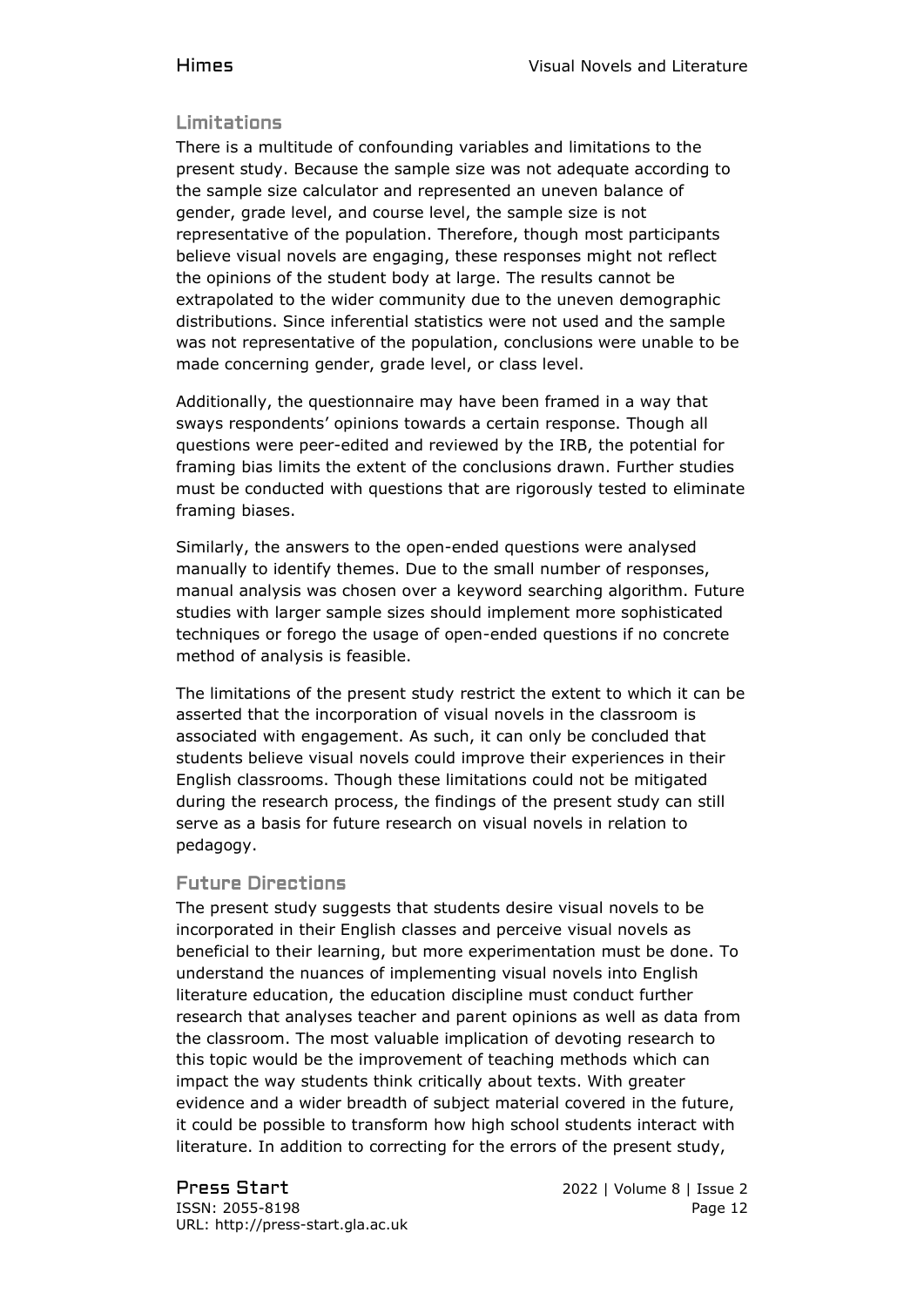further studies could assess the impacts on student engagement of different types of video games beyond the visual novel as well as alternative digital learning strategies, such as online courses with multimedia content.

# References

Angus, M., McDonald, T., Ormond, C., Rybarcyk, R., Taylor, A., & Winterton, A. (2010). *The Pipeline Project: Trajectories of classroom behaviour and academic progress: a study of student engagement with learning*. Edith Cowan University.<https://ro.ecu.edu.au/ecuworks/7000/>

Annetta, L. A., Minogue, J., Holmes, S. Y., & Cheng, M. T. (2009). Investigating the impact of video games on high school students' engagement and learning about genetics. *Computers & Education*, *53*(1), 74–85. <https://doi.org/10.1016/j.compedu.2008.12.020>

Backlund, P., & Hendrix, M. (2013). Educational games—Are they worth the effort? A literature survey of the effectiveness of serious games. *2013 5th International Conference on Games and Virtual Worlds for Serious Applications (VS-GAMES)*. [https://doi.org/10.1109/VS-](https://doi.org/10.1109/VS-GAMES.2013.6624226)[GAMES.2013.6624226](https://doi.org/10.1109/VS-GAMES.2013.6624226)

Bashova, K., & Pachovski, V. (2013). Visual novel. *University American College Skopje*.<https://doi.org/10.13140/RG.2.1.5007.6405>

Bourgonjon, J., Valcke, M., Soetaert, R., & Schellens, T. (2010). Students' perceptions about the use of video games in the classroom. *Computers & Education*, *54*(4), 1145–1156. <http://doi.org/10.1016/j.compedu.2009.10.022>

Chiang, I. A., Jhangiani, R. S., & Price, P. C. (2015). Research methods in psychology (2nd Canadian ed.). BC Campus. <https://opentextbc.ca/researchmethods/>

Coller, B. D., & Shernoff, D. J. (2009). Video game-based education in mechanical engineering: A look at student engagement. *International Journal of Engineering Education*, *25*(2), 308–317. <https://doi.org/10.1016/j.compedu.2009.05.012>

Consalvo, M., & Staines, D. (2021). Reading Ren'Py: Game engine affordances and design possibilities. *Games and Culture*, *16*(6), 762– 778.<https://doi.org/10.1177/1555412020973823>

Creative Research Systems. (2012). Sample size calculator. <https://www.surveysystem.com/sscalc.htm>

de Castell, S., Flynn-Jones, E., Jenson, J., & Bergstrom, K. (2017). Learning Links: A study of narrative learning through games with *The Legend of Zelda: Windwaker*. *Proceedings of the 50th Hawaii*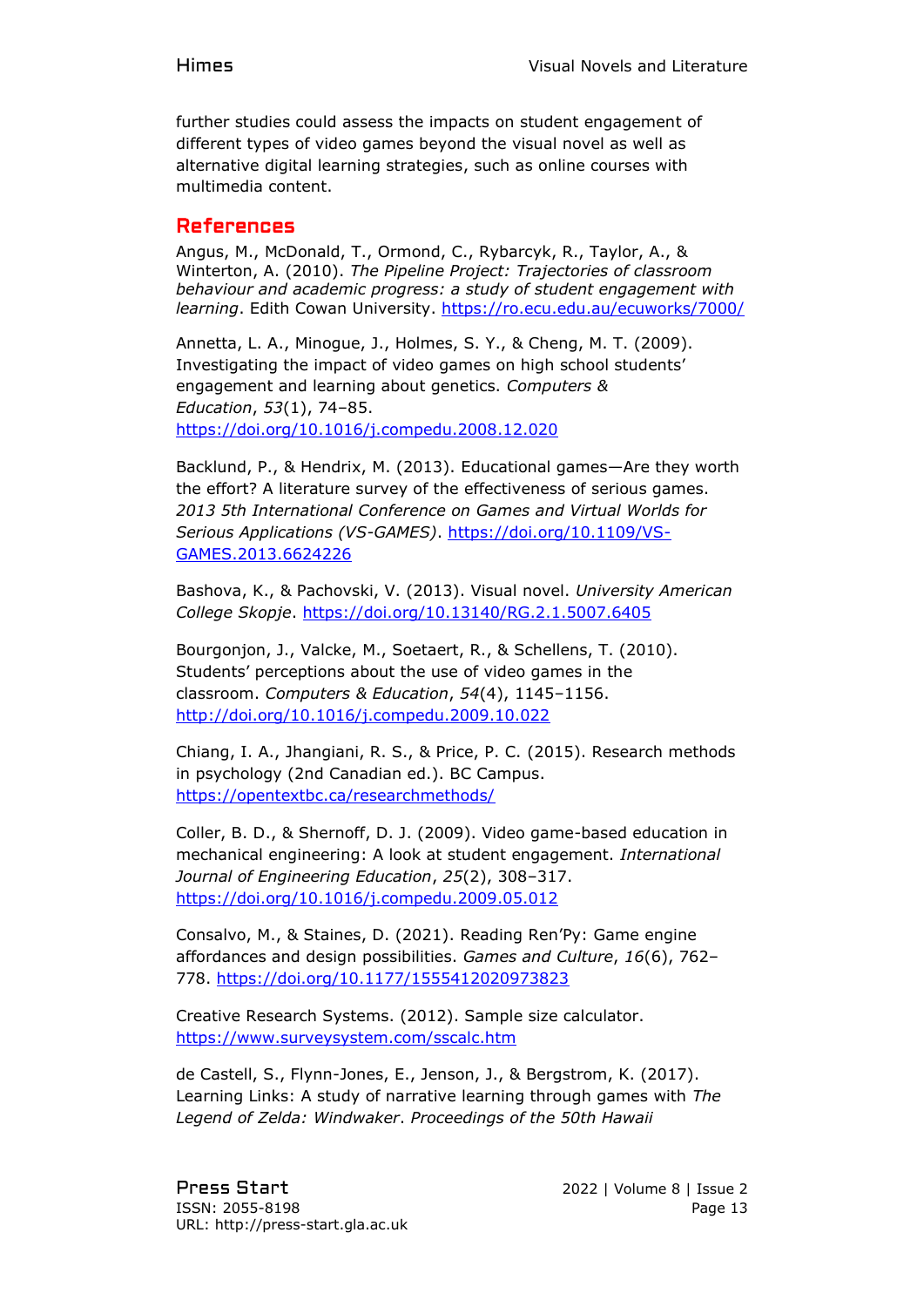*International Conference on System Sciences*, 2016–2025. <http://hdl.handle.net/10125/41399>

Evans, M. A., Norton, A., Chang, M., Deater-Deckard, K., & Balci, O. (2013). Youth and video games: Exploring effects on learning and engagement. *Zeitschrift Für Psychologie*, *221*(2), 98–106. <https://doi.org/10.1027/2151-2604/a000135>

Garneli, V., Giannakos, M., & Chorianopoulos, K. (2017). Serious games as a malleable learning medium: The effects of narrative, gameplay, and making on students' performance and attitudes. *British Journal of Educational Technology*, *48*(3), 842–859. <https://doi.org/10.1111/bjet.12455>

Gillespie, J. S. (2006). Getting inside SE Hinton's *The Outsiders. English Journal*, *95*(3), 44–48. <https://doi.org/10.2307/30047043>

Gonyea, R. M. (2005). Self-Reported data in institutional research: Review and recommendations. *New Directions for Institutional Research, 127*, 73–89.<https://doi.org/10.1002/ir.156>

Hamari, J., Shernoff, D. J., Rowe, E., Coller, B., Asbell-Clarke, J., & Edwards, T. (2016). Challenging games help students learn: An empirical study on engagement, flow and immersion in game-based learning. *Computers in Human Behavior*, *54*, 170–179. <http://doi.org/10.1016/j.chb.2015.07.045>

Hart, S. R., Stewart, K., & Jimerson, S. R. (2011). The student engagement in schools questionnaire (SESQ) and the teacher engagement report form-new (TERF-N): Examining the preliminary evidence. *Contemporary School Psychology: Formerly "The California School Psychologist*,*" 15*(1), 67–79. <https://eric.ed.gov/?id=EJ934707>

Hinton, S. E. (1967). *The outsiders*. Speak.

Iten, N., & Petko, D. (2016). Learning with serious games: Is fun playing the game a predictor of learning success? *British Journal of Educational Technology*, *47*(1), 151–163. <http://doi.org/10.1111/bjet.12226>

Martin, J., & Torres, A. (2017). *User's guide and toolkit for the surveys of student engagement: The high school survey of student engagement (HSSSE) and the middle grades survey of student engagement (MGSSE)*. National Association of Independent Schools. [https://www.nais.org/getmedia/33935805-2250-40aa-b2a6-](https://www.nais.org/getmedia/33935805-2250-40aa-b2a6-9cf5092893cb/2016-HSSSE-report-full-FINAL.pdf) [9cf5092893cb/2016-HSSSE-report-full-FINAL.pdf](https://www.nais.org/getmedia/33935805-2250-40aa-b2a6-9cf5092893cb/2016-HSSSE-report-full-FINAL.pdf)

O'Donnell, H. (2015). Games-based learning as an interdisciplinary approach to literacy across curriculum for excellence. *Press Start*, *2*(2), 75–98. [https://press-start.gla.ac.uk/index.php/press](https://press-start.gla.ac.uk/index.php/press-start/article/view/19/26)[start/article/view/19/26](https://press-start.gla.ac.uk/index.php/press-start/article/view/19/26)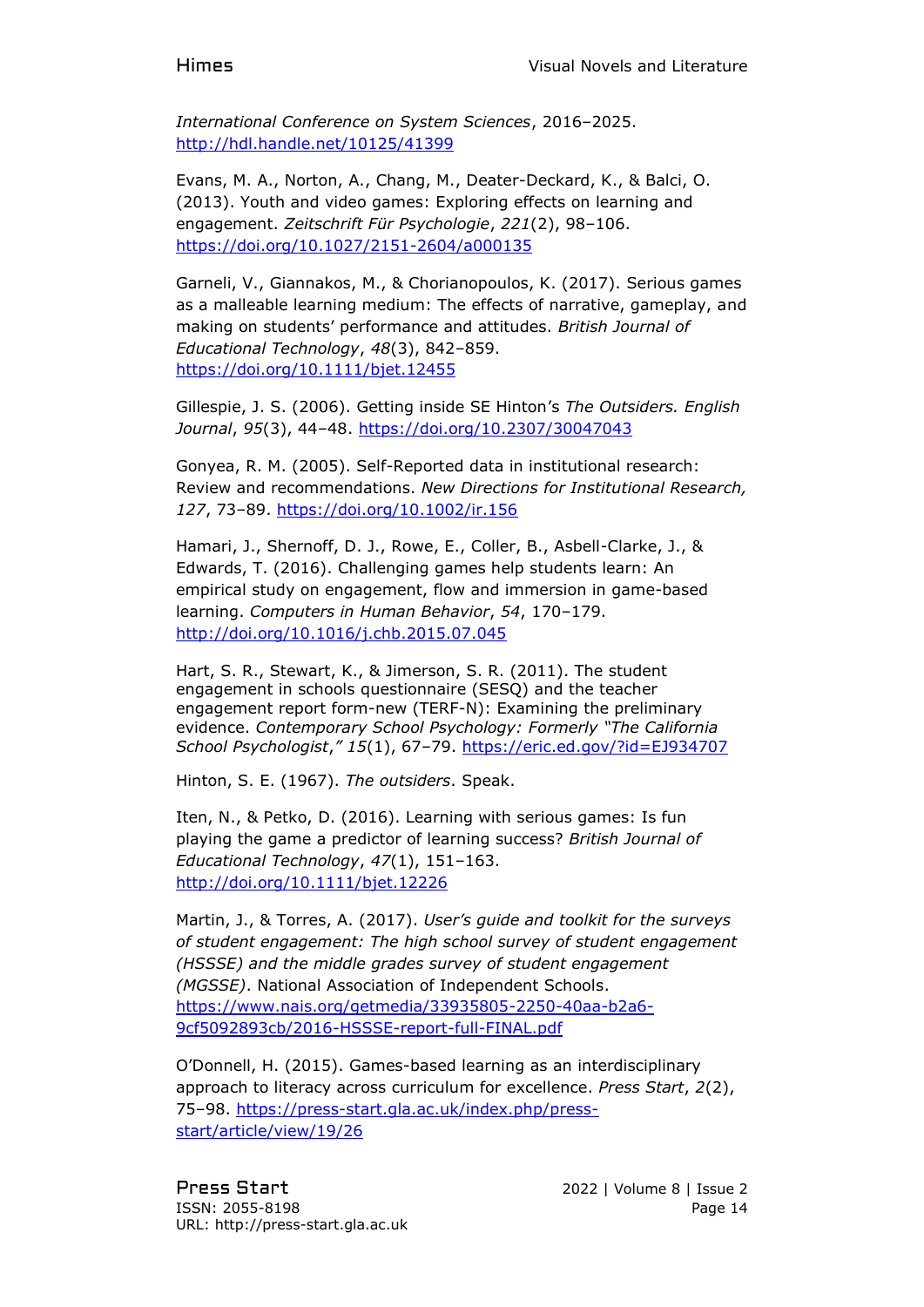Salkind, N.J. (2012). Exploring research (8th ed.). Pearson Education.

Sichter, P. J. H. (2016). *Embodied narratives in video games: The stories we write as we play*. [Master's thesis, California State University, San Bernadino]. Electronic Theses, Projects, and Dissertations. <https://scholarworks.lib.csusb.edu/etd/366/>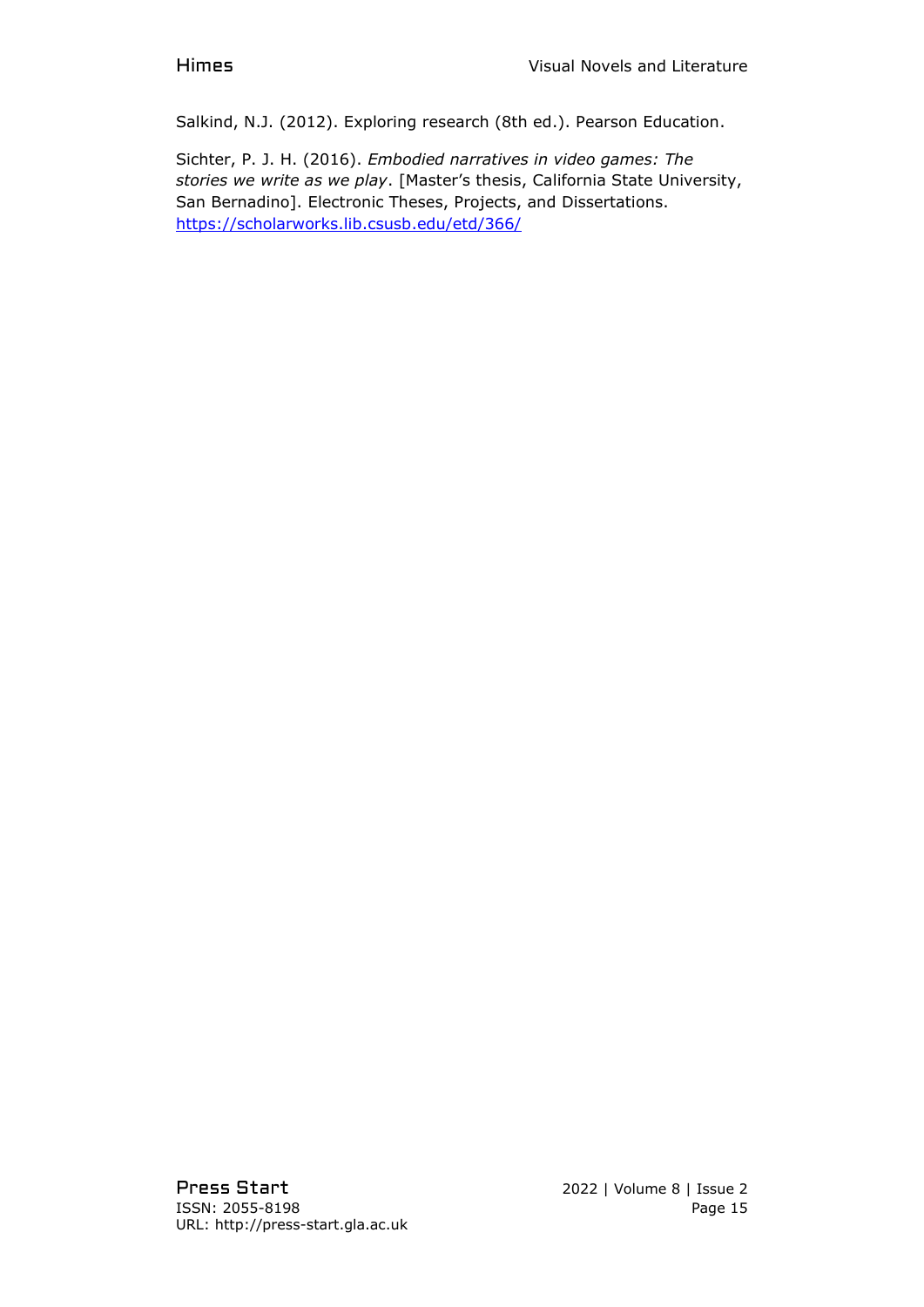# Appendix

| Required                                                                 | 6. 1. I am very interested in literature. *<br>Mark only one oval.                                      |                      |                |                         |                |   |                                                                                          |
|--------------------------------------------------------------------------|---------------------------------------------------------------------------------------------------------|----------------------|----------------|-------------------------|----------------|---|------------------------------------------------------------------------------------------|
| 1. Participant Number*                                                   |                                                                                                         | $\ddot{\phantom{1}}$ | $\overline{2}$ | $\mathbf{3}$            | $\overline{4}$ | 5 |                                                                                          |
|                                                                          | Strongly disagree                                                                                       |                      |                |                         |                |   | Strongly agree                                                                           |
| 2. Grade Level *<br>Mark only one oval.                                  |                                                                                                         |                      |                |                         |                |   | 7. 2. Expand upon your answer to question 1. Why do you feel this way about literature?  |
| $\theta$                                                                 |                                                                                                         |                      |                |                         |                |   |                                                                                          |
| 10                                                                       |                                                                                                         |                      |                |                         |                |   |                                                                                          |
| 11<br>12                                                                 |                                                                                                         |                      |                |                         |                |   |                                                                                          |
| 3. What level is your current English class? *                           | 8. 3. I think that the activities we do in English class are interesting. *<br>Mark only one oval.      |                      |                |                         |                |   |                                                                                          |
| Mark only one oval.                                                      |                                                                                                         | 1                    | $\overline{2}$ | 3                       | $\overline{4}$ | 5 |                                                                                          |
|                                                                          |                                                                                                         |                      |                |                         |                |   |                                                                                          |
| AP                                                                       | Strongly disagree                                                                                       |                      |                |                         |                |   | Strongly agree                                                                           |
| <b>AICE</b><br>Honors<br>Regular<br>Dual Enrollment                      | classroom activities?                                                                                   |                      |                |                         |                |   | 9. 4. Expand upon your answer to question 3. Why do you feel this way about your English |
| Other:                                                                   |                                                                                                         |                      |                |                         |                |   |                                                                                          |
| Check all that apply.                                                    |                                                                                                         |                      |                |                         |                |   |                                                                                          |
| Male<br>Female                                                           | 10. 5. I try hard to do well in English class. *<br>Mark only one oval.                                 |                      |                |                         |                |   |                                                                                          |
| 4. Gender*<br>Prefer not to say                                          |                                                                                                         | $\mathbf{1}$         | $\overline{2}$ | 3                       | 4              | 5 |                                                                                          |
| Other:                                                                   | Strongly disagree                                                                                       |                      |                |                         |                |   | Strongly agree                                                                           |
| Mark only one oval.                                                      | 11. 6. When I'm in class, I participate and pay attention in class activities. *<br>Mark only one oval. |                      |                |                         |                |   |                                                                                          |
| 5. Have you ever read the novel "The Outsiders" by S.E. Hinton? "<br>Yes |                                                                                                         | $\mathbf{1}$         | $\overline{2}$ | $\overline{\mathbf{3}}$ | 4              | 5 |                                                                                          |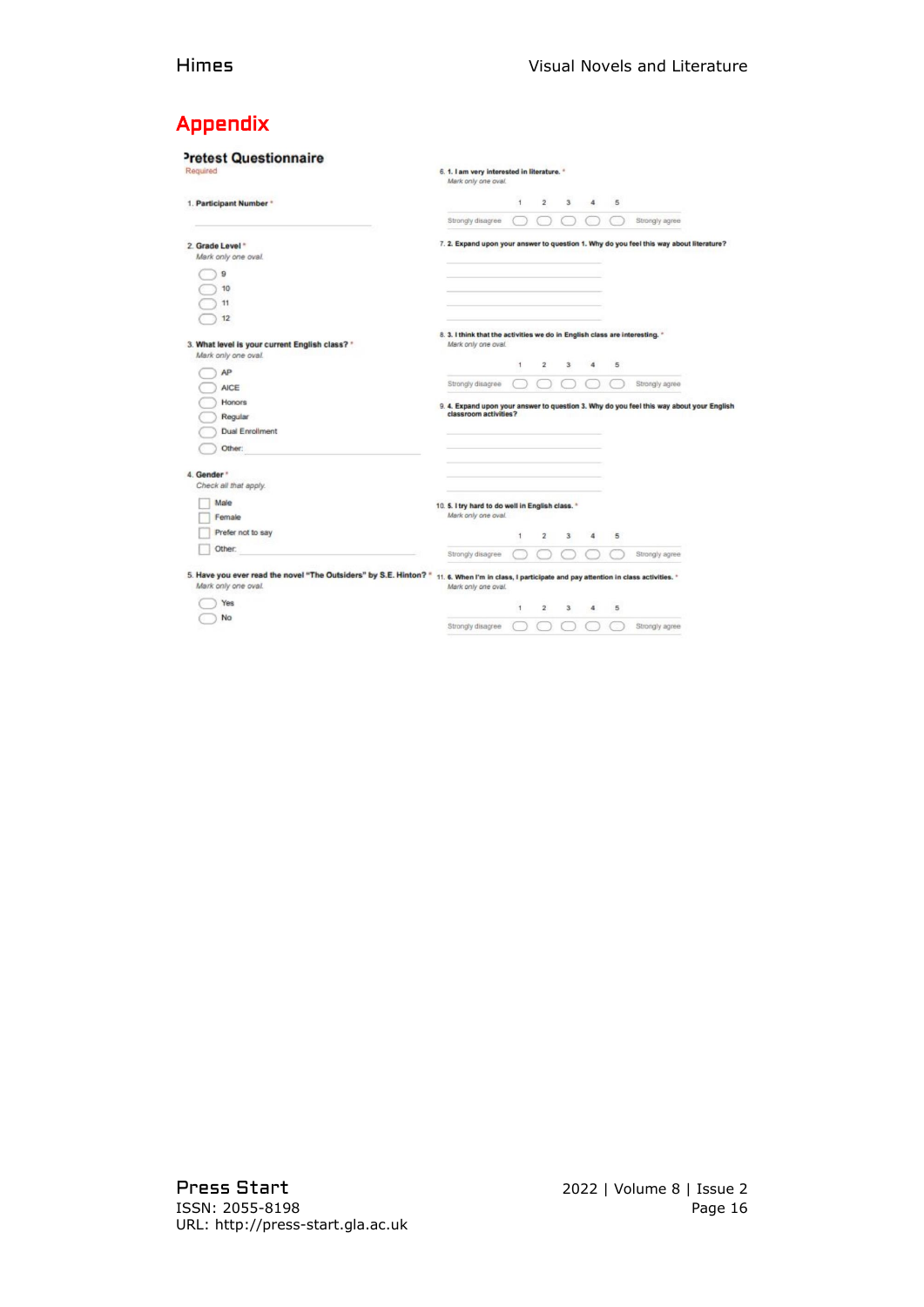|                                                                   | $\mathbf{1}$ | $\overline{2}$ | 3 | 4  | 5 |                                                                                                          |
|-------------------------------------------------------------------|--------------|----------------|---|----|---|----------------------------------------------------------------------------------------------------------|
| Strongly disagree                                                 |              |                |   |    |   | Strongly agree                                                                                           |
| already know and my own experiences. *<br>Mark only one oval.     |              |                |   |    |   | 13. 8. When I read for English class, I try to understand the material better by relating it to things I |
|                                                                   | 1            | $\overline{2}$ | 3 | 4  | 5 |                                                                                                          |
| Strongly disagree                                                 |              |                |   |    |   | Strongly agree                                                                                           |
| classes about the same or similar things."<br>Mark only one oval. |              |                |   |    |   | 14. 9. When learning things for school, I often try to associate them with what I learnt in other        |
|                                                                   | $\mathbf{1}$ | $\overline{2}$ | 3 | 4. | 5 |                                                                                                          |
| Strongly disagree                                                 |              |                |   |    |   | Strongly agree                                                                                           |
|                                                                   | 1            | $\overline{2}$ | 3 | 4  | 5 |                                                                                                          |
| Strongly disagree                                                 |              |                |   |    |   | Strongly agree                                                                                           |
|                                                                   |              |                |   |    |   | 16. 11. I have a difficult time understanding the texts I read in my English class. *                    |
| Mark only one oval.                                               |              |                |   | 4  | 5 |                                                                                                          |
|                                                                   | $\mathbf{1}$ | $\overline{2}$ | 3 |    |   |                                                                                                          |
| Strongly disagree                                                 |              |                |   |    |   | Strongly agree                                                                                           |

|                                                                                    |   |                |                         |                |   |                                                                                                       | 6. Explain or expand upon your answer to question 4. *                                                              |
|------------------------------------------------------------------------------------|---|----------------|-------------------------|----------------|---|-------------------------------------------------------------------------------------------------------|---------------------------------------------------------------------------------------------------------------------|
| <b>Post-test Questionnaire</b>                                                     |   |                |                         |                |   |                                                                                                       |                                                                                                                     |
| played.                                                                            |   |                |                         |                |   | Please answer the questions below based on your experience with the sample visual novel you have just |                                                                                                                     |
| * Required                                                                         |   |                |                         |                |   |                                                                                                       |                                                                                                                     |
| 1. Participant Number*                                                             |   |                |                         |                |   |                                                                                                       | 7. 5. If you had the choice, would you choose to follow courses in which video games are used?<br>Why or why not? " |
| learning experiences in my English classes. *<br>Mark only one oval.               |   |                |                         |                |   | 2. 1. Using a visual novel video game such as the one I have just played would improve my             |                                                                                                                     |
|                                                                                    | 1 | $\overline{2}$ | 3                       | 4              | 5 |                                                                                                       |                                                                                                                     |
| Strongly disagree                                                                  |   |                |                         |                |   | Strongly agree                                                                                        | 8. 6. I am enthusiastic about using video games in the classroom. *<br>Mark only one oval.                          |
| 3. 2. Using a game would be distracting in the classroom. *<br>Mark only one oval. |   |                |                         |                |   |                                                                                                       | $\overline{\mathbf{z}}$<br>3<br>1<br>5<br>$\overline{4}$<br>Strongly disagree<br>Strongly agree                     |
|                                                                                    | ٠ | $\overline{2}$ | 3                       | 4              | 5 |                                                                                                       |                                                                                                                     |
| Strongly disagree                                                                  |   |                |                         |                |   | Strongly agree                                                                                        | 9.7. I like playing video games. *<br>Mark only one oval.                                                           |
|                                                                                    |   |                |                         |                |   | 4. 3. A game such as the one played would help me better understand the novels we read in             | 1<br>$\overline{2}$<br>3<br>5<br>$\overline{a}$                                                                     |
| class."<br>Mark only one oval.                                                     |   |                |                         |                |   |                                                                                                       | Strongly disagree<br>Strongly agree                                                                                 |
|                                                                                    | 1 | $\overline{2}$ | $\overline{\mathbf{3}}$ | $\overline{4}$ | 5 |                                                                                                       | 0. 8. How satisfied were you with the content of the game? *                                                        |
| Strongly disagree                                                                  |   |                |                         |                |   | Strongly agree                                                                                        | Mark anly one oval.                                                                                                 |
| 5.4. I believe visual novels allow students to *<br>Check all that apply.          |   |                |                         |                |   |                                                                                                       | $\mathbf{1}$<br>$\overline{2}$<br>3<br>5<br>$\Delta$<br>Dissatisfied<br>Satisfied                                   |
| experience the novel in a visual way                                               |   |                |                         |                |   |                                                                                                       | 9. Only answer this question if you answered "Yes" to having read the Outsiders before in Part                      |
| better understand literature                                                       |   |                |                         |                |   |                                                                                                       | 1. How do you feel that your experience playing the visual novel compared to your experience<br>reading the novel?  |
| motivate students in class                                                         |   |                |                         |                |   |                                                                                                       |                                                                                                                     |
| none of the above                                                                  |   |                |                         |                |   |                                                                                                       |                                                                                                                     |



Press Start 2022 | Volume 8 | Issue 2<br>ISSN: 2055-8198 Page 17 ISSN: 2055-8198 URL: http://press-start.gla.ac.uk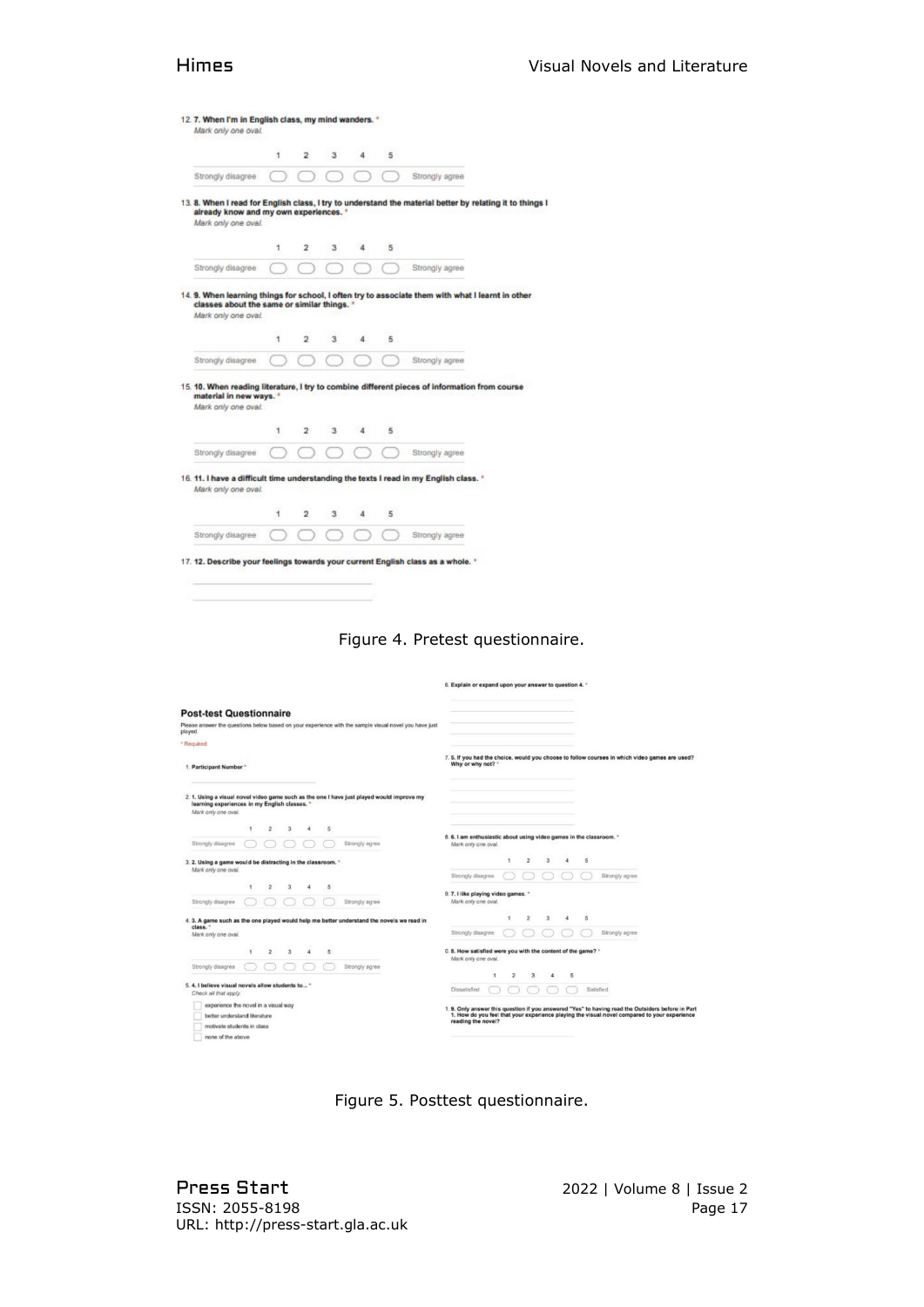| Only answer this question if you answered "Yes" to having<br>read the Outsiders before in Part 1. How do you feel that<br>your experience playing the visual novel compared to your<br>experience reading the novel?                                                                                                                                                                                                                                         | <b>Explicitly prefers</b><br>visual novel | <b>Explicitly prefers</b><br>book | <b>Visual novel</b><br>provided clearer<br>understanding | Refreshed<br>experience | <b>Visual novel</b><br>influenced<br>mental images |
|--------------------------------------------------------------------------------------------------------------------------------------------------------------------------------------------------------------------------------------------------------------------------------------------------------------------------------------------------------------------------------------------------------------------------------------------------------------|-------------------------------------------|-----------------------------------|----------------------------------------------------------|-------------------------|----------------------------------------------------|
| Total respondents who answered X                                                                                                                                                                                                                                                                                                                                                                                                                             | 4                                         | 1                                 | 3                                                        | 2                       | $\overline{2}$                                     |
| % of respondents who answered X                                                                                                                                                                                                                                                                                                                                                                                                                              | 44.4%                                     | 11.1%                             | 33.3%                                                    | 22.2%                   | 22.2%                                              |
| 3. I prefer the visual novel over the book; when I read the book, I<br>wasn't very interested in the content and could not remember the<br>information.                                                                                                                                                                                                                                                                                                      | 1                                         |                                   |                                                          |                         |                                                    |
| 4. Compared to reading the real novel, I found the visual novel<br>much better because it made me more invested in the story and<br>have me a clear view of what's going on.                                                                                                                                                                                                                                                                                 | 1                                         |                                   | 1                                                        |                         |                                                    |
| 7. I had a completely refreshed experience and it was quite<br>enjoyable.                                                                                                                                                                                                                                                                                                                                                                                    |                                           |                                   |                                                          | 1                       |                                                    |
| 8. Instead of imagining my own view of the characters through<br>descriptions, the visual novel provided its own illustration                                                                                                                                                                                                                                                                                                                                |                                           |                                   |                                                          |                         |                                                    |
| 10. I read the book a while ago so it was a nice refresher of the<br>storyline. Also it was cool to see it play out in front of me, similar<br>to how I'd imagined it when reading it.                                                                                                                                                                                                                                                                       |                                           |                                   |                                                          | 1                       |                                                    |
| 11. I feel like the visual novel accurately represented the events<br>in the book and with the aid of visuals, I understood the events<br>more.                                                                                                                                                                                                                                                                                                              |                                           |                                   | 1                                                        |                         |                                                    |
| 12. The visual novel helped prevent my mind from straying from<br>the game at hand and get distracted compared to when I initially<br>read the book; the game helped keep me engaged in the story.                                                                                                                                                                                                                                                           | 1                                         |                                   |                                                          |                         |                                                    |
| 16. The setting of the scene was much more clear to me. When<br>I read the book. I completely forgot where the scene took place.<br>but here I could see that it was at a drive in theater. I also felt<br>more immersed in what was happening too, it almost felt like I<br>was watching everything happen in front of me instead of just<br>reading words on a page. The music also helped me focus on<br>the words since it blocked out any distractions. | 1                                         |                                   | 1                                                        |                         |                                                    |
| 20. Reading the novel itself felt better, since I prefer to imagine<br>the characters rather than having them shown to me.                                                                                                                                                                                                                                                                                                                                   |                                           |                                   |                                                          |                         |                                                    |

Figure 6. Open-ended responses and category scores corresponding to Table 1 in the main text. Responses 3, 4, 7, 10, 11, 12, 16 were evaluated as a "positive" experience, response 8 was "neutral," and response 20 was "negative."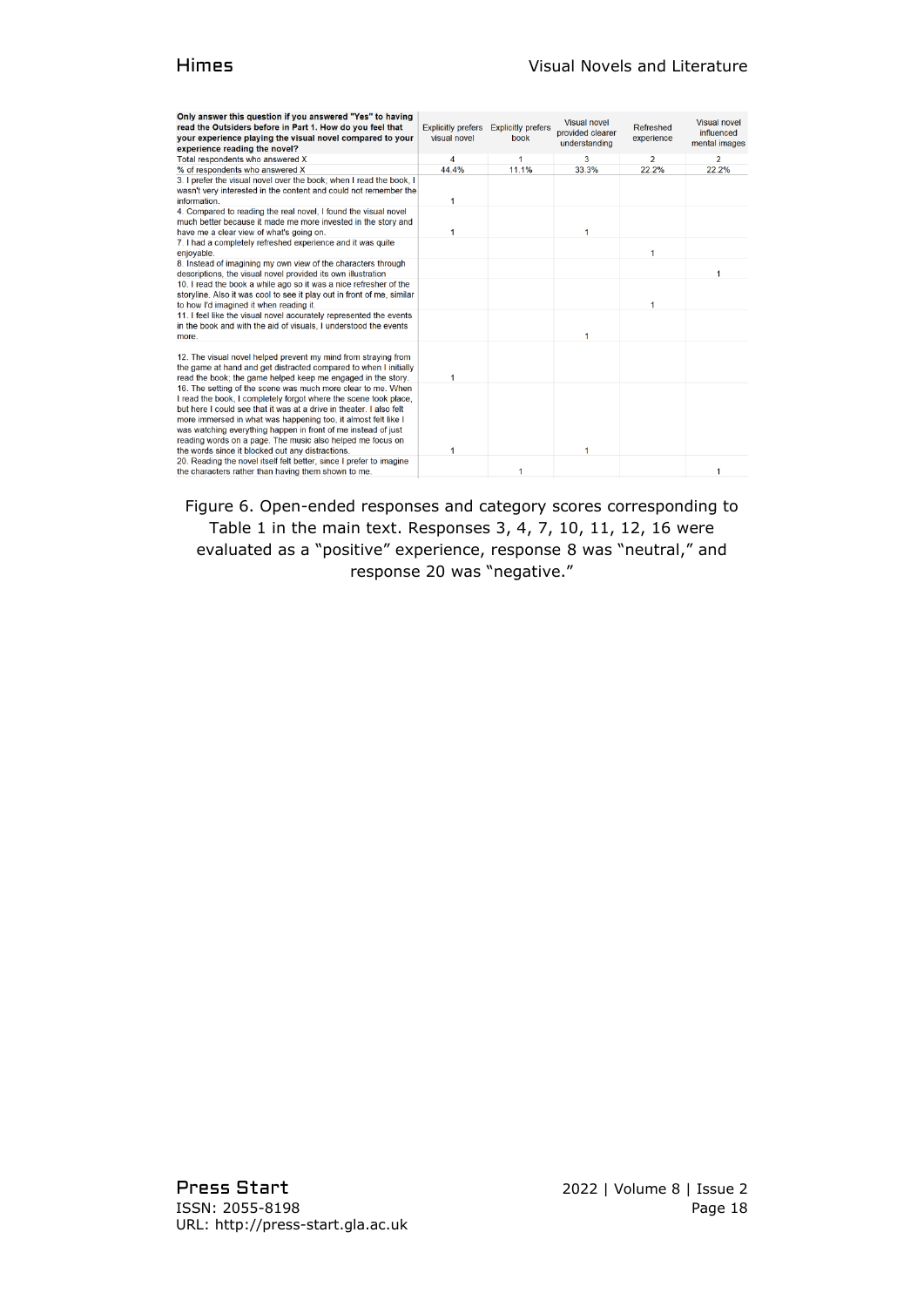| Factor: Learning<br>Enjoyment                                                                                                                          | Percentage of Student Responses<br>Rated 1 (Strongly Disagree) to 5<br>(Strongly Agree) | Mean<br>Response |      |      |      |       |
|--------------------------------------------------------------------------------------------------------------------------------------------------------|-----------------------------------------------------------------------------------------|------------------|------|------|------|-------|
|                                                                                                                                                        | 1                                                                                       | $\mathcal{P}$    | 3    | 4    | 5    |       |
| PreQ1: I am very<br>interested in literature.                                                                                                          | 3.8                                                                                     | 7.7              | 23.1 | 38.5 | 26.9 | 3.769 |
| PreQ2: I think that the<br>activities we do in<br>English class are<br>interesting                                                                     | $\Omega$                                                                                | 15.4             | 26.9 | 46.2 | 11.5 | 3.538 |
| PostQ1: Using a visual<br>novel video game such<br>as the one I have just<br>played would improve<br>my learning experiences<br>in my English classes. | $\Omega$                                                                                | 0                | 7.7  | 50   | 42.3 | 4.346 |
| PostQ2: Using a game<br>would be distracting in<br>the classroom.                                                                                      | 15.4                                                                                    | 50               | 26.9 | 7.7  | 0    | 2.269 |

Table 3. Student responses for learning enjoyment (factor).

| Factor: Behavior,<br><b>Effort, and Persistence</b>                                    |          | Percentage of Student Responses<br>Rated 1 (Strongly Disagree) to 5<br>(Strongly Agree) | Mean<br>Response |      |      |       |
|----------------------------------------------------------------------------------------|----------|-----------------------------------------------------------------------------------------|------------------|------|------|-------|
|                                                                                        | 1        | 2                                                                                       | 3                | 4    | 5    |       |
| PreQ5: I try hard to<br>do well in English<br>class.                                   | 0        | 3.8                                                                                     | 0                | 7.7  | 88.5 | 4.808 |
| PreQ6: When I'm in<br>class, I participate and<br>pay attention in class<br>activities | $\Omega$ | 0                                                                                       | $\Omega$         | 26.9 | 73.1 | 4.731 |
| PreQ7: When I'm in<br>English class, my<br>mind wanders.                               | $\Omega$ | 42.3                                                                                    | 19.2             | 30.8 | 7.7  | 3.038 |

Table 4. Student responses for behavior, effort, and persistence (factor).